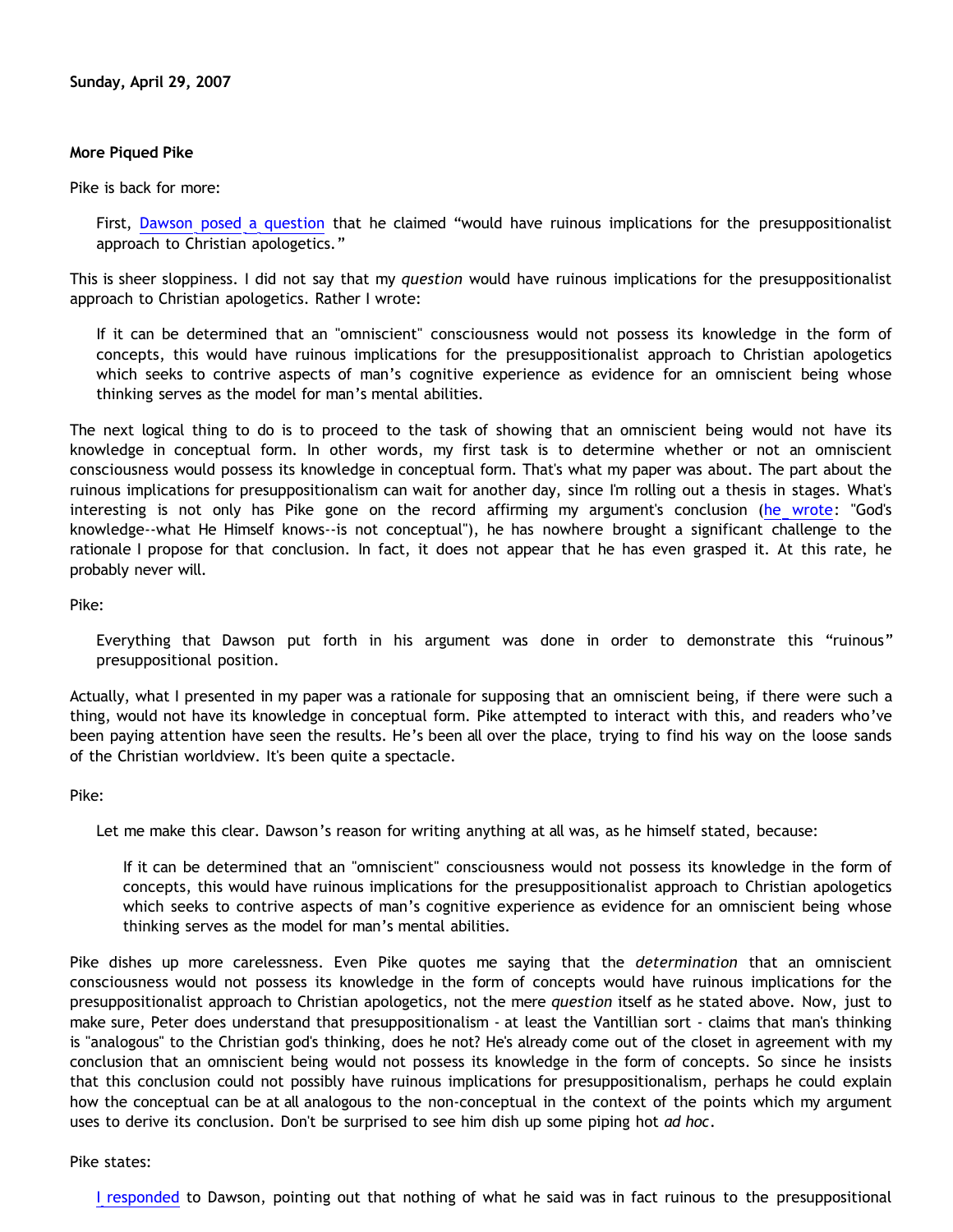position.

[Wishing](http://bahnsenburner.blogspot.com/2006/12/wishing-and-christian-deity.html) doesn't make it so. And Pike's repeated failure to understand what's been presented and demonstrable lack of any firm direction one way or another are hardly a recipe for much credibility for whatever position he wants to claim for himself on these matters from day to day. I suspect we have another specimen which has that nasty habit [we've seen in presuppositionalists before:](http://bahnsenburner.blogspot.com/2006/12/axioms-and-primacy-of-existence.html) the failure to integrate.

Pike wrote:

My response to Dawson showed that his argument did not apply to the presuppositionalist position in the least, was based on faulty presuppositions of his own, and did not accurately reflect Christian understanding of the concepts of omniscience, etc.

Actually, none of this is true. Pike hasn't even come close to touching my argument. He's been stranded in confusion on the peripheries all along. He still is.

As for a "Christian understanding" of concepts as such, I would really like to see what passes for this among thinkers like Pike. The bible doesn't seem to be of much help here.

Pike:

Dawson then [claimed that I misunderstood](http://bahnsenburner.blogspot.com/2007/04/pike-on-concepts-and-omniscience.html) his post and had responded to something he didn't even write about.

This was the case in several instances, as I demonstrated in [my first response to Pike](http://bahnsenburner.blogspot.com/2007/04/pike-on-concepts-and-omniscience.html). In his signature haste-makes-waste fashion, Pike assumed I was arguing that an omniscient being wouldn't know what concepts are, while my argument nowhere attempted to derive such a conclusion. When confronted with this fact, Pike hung his head in defeat, referring to himself as "a victim" for whom his readers are supposed to feel sorry. Then he tried to put the blame on me. Amazing! I cannot make this up!

Pike:

Now [Dawson has posted another response.](http://bahnsenburner.blogspot.com/2007/04/pikes-pique.html) This one is basically ad hominem attacks against me. Hey, when it's all you've got in your arsenal…

Now Pike accuses me of "ad hominem attacks." An ad hominem occurs when an arguer's opponent attacks the arguer personally with verbal abuse rather than attacking the argument which the arguer has presented. In the case of my recent exchange with Peter Pike, this is impossible for me to have done, for he has not presented any arguments for me to attack in the first place. If readers go back and review my first two responses to Pike [\(here](http://bahnsenburner.blogspot.com/2007/04/pike-on-concepts-and-omniscience.html) and [here\)](http://bahnsenburner.blogspot.com/2007/04/pikes-pique.html), they will see that a lot of Pike's mistakes had to be corrected. This is still going on to this day in fact. Now Pike confuses sorely needed correction with "ad hominem attacks." If he's so thin-skinned, why did he choose to engage the matter in the first place?

Pike:

Anyway, if we cut through the abuse, we find that Dawson has merely shifted the goalposts and forgotten the original point of his first post, as he typically does. Dawson's original point was that if God's knowledge was not held in the form of concepts, then this would be ruinous to the presuppositionalist position. Now, however, he claims that all his post was meant to show is that God's knowledge could not be held in the form of concepts. He's not even pretending to try to demonstrate how this provides "ruinous implications" for presuppositionalists anymore. Instead, he's hoping to distract everyone with a song and dance routine in the hopes that no one will realize that he's no longer defending his original premise.

Pike must be one of the sorest losers I've come across on the internet in years. Well, maybe the second sorest loser. I write a paper which seeks to provide a basis for the conclusion that an omniscient being would not have its knowledge in the form of concepts, and Pike is all upset because I didn't spend more time explaining how this has ruinous implications for presuppositionalism. Pike is harboring on this so that everyone forgets how his initial response to my paper was a dismal failure due to his own carelessness and lack of understanding of what I have argued. Pike needs to learn to be a little more patient. If he thinks my conclusion does not have ruinous implications for presuppositionalism, then why's he so worried about it? Since this is just the first stage of a much broader argument which I have yet to publish, it could very well be the case that Pike is speaking out of turn in a premature rush to judgment. Does he stop to consider that there's more to come? No, he's heard enough and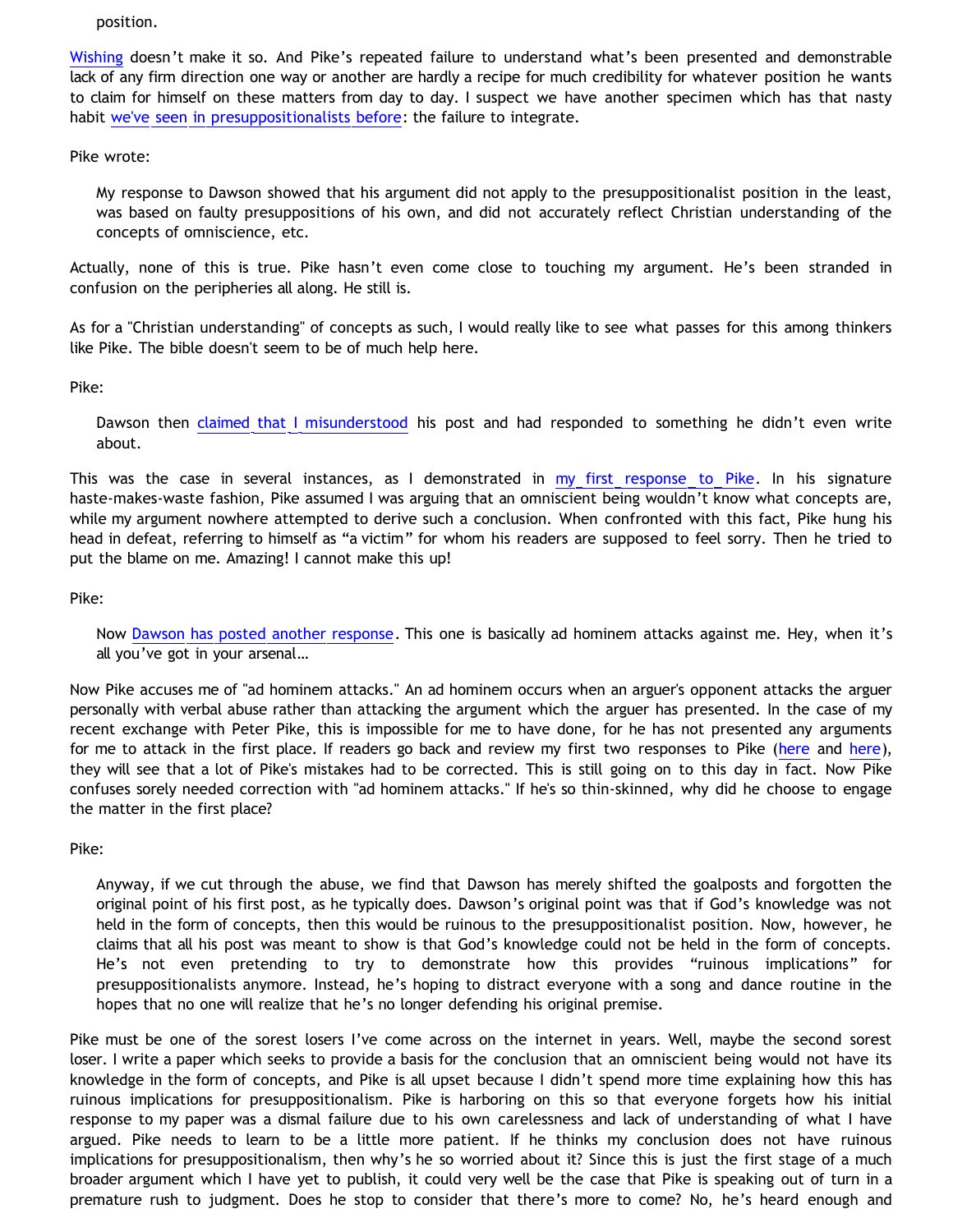wants to reject something even before it's had its hearing. Clearly he's afraid of something. Even the first stage of my argument is already doing its damage. I've lit a match, and Pike is worried that his house is going to burn down. He thinks he can prevent this by huffing and puffing.

Pike:

But that has NOT always been Dawson's argument. Remember, Dawson's argument was: "If it can be determined that an 'omniscient' consciousness would not possess its knowledge in the form of concepts, this would have ruinous implications for the presuppositionalist approach to Christian apologetics…"

This is most tiresome. Even Pike should be able to see that after I made this statement, I went on to show why an omniscient being would not have its knowledge in the form of concepts. That was the intention of my paper. Hence the title: [Would an Omniscient Mind Have Knowledge in Conceptual Form?](http://bahnsenburner.blogspot.com/2007/04/would-omniscient-mind-have-knowledge-in.html)

Pike:

Dawson, …you've only succeeded in making those mistakes.

This is just too funny! Pike has no arguments, so he resorts to schoolyard contradiction. For Pike, debate quickly becomes a pissing match between "Did too!" and "Did not!" In the heat of the skirmish, however, Pike proves himself oblivious to the fact that he's simply making matters worse for himself.

Here's a snapshot of what has happened so far:

**Me:** Here's an argument showing why an omniscient being wouldn't have its knowledge in the form of concepts.

**Pike:** Of course God knows what concepts are! He's omniscient after all!

**Me:** No, you're missing the point of what I presented. I did not argue that your god (assuming it's omniscient) would not know what concepts are. I'm saying that it wouldn't have that knowledge in the form of concepts.

**Pike:** Of course God can use concepts! Like when He communicates to man!

**Me:** Again, you're completely missing the topic of my argument. This has nothing to do with whether or not an omniscient being could use concepts to communicate with other beings. It has to do with the *form in which it retains the knowledge it allegedly has*.

**Pike:** That's right, God's knowledge is not conceptual.

**Me:** See, you agree with my conclusion after all. What's the problem?

**Pike:** Well, you said this has ruinous implications for presuppositionalism! And it's obvious that it doesn't, since God can still use concepts!

**Me:** That your god can "use" concepts, such as when it communicates to other minds for instance, is not sufficient to show that the conclusion that your god would not have its knowledge in the form of concepts is not ruinous to presuppositionalism.

**Pike:** Well, wait! Here's an analogy to show that an omniscient being could have its knowledge in the form of concepts!

**Me:** Well, I thought that you already said your god's knowledge is not conceptual and that you were confident that this would not have ruinous implications for presuppositionalism. Now what's the problem?

**Pike:** Allow me to demonstrate the lunacy of your argument. It would be as if I said: "The sky is blue, therefore atheism is false." You respond: "I agree the sky is blue. So what?" I then respond: "See! Dawson agrees with me that the sky is blue! That's all my argument ever said. He's such an idiot for arguing against me when he didn't even understand what I was arguing in the first place!"

**Me:** I'm not sure I understand what you're trying to say here. Earlier you affirmed that your god's knowledge is